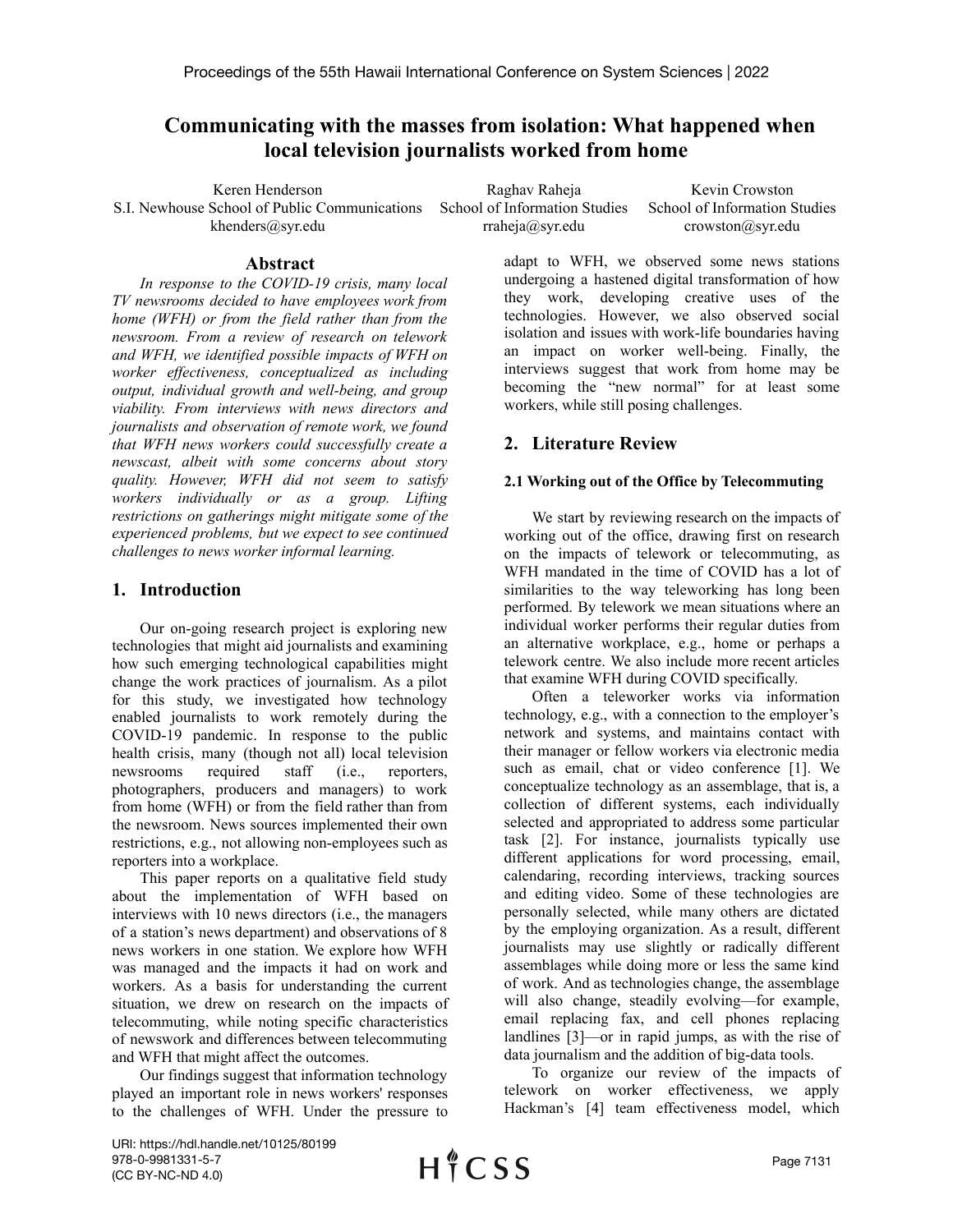identifies three aspects to consider in assessing the effectiveness of a team: task output, team member growth and fulfillment and team viability (parallel to organizational, individual and group outcomes [5]).

- Task output: client satisfaction, or the degree to which the group's product or service meets the standards of quality, quantity, and timeliness of the people who receive its output
- Team member growth and fulfillment: satisfaction of an individual team member's personal needs, or the degree to which the team experience contributes to the growth and personal well-being of team members, which might include team member future employment opportunities, reputation and learning.
- Team viability: the continued ability to work together or the degree to which the process of carrying out the work enhances the capability of group members to work together in the future.

We note that while Hackman focused on the effectiveness of teams specifically, the first two dimensions of effectiveness apply equally to individual work.

**2.1.1 Task output.** We first consider task output (or production), meaning the degree to which the teleworkers' product or service meets the standards of quality, quantity, and timeliness of the people who receive their output. Interestingly, our review of the literature on telework did not turn up many discussions regarding problems with production, perhaps because problems with production result in the telework being discontinued. Indeed, teleworking has even been found to be beneficial by limiting interruptions from coworkers and supervisors, which lets the worker focus on actual work [6].

However, literature has noted impacts on the kind of work that can be undertaken in this mode. For instance, limited opportunities to interact face-to-face could hamper the development of an intra-organizational network and so the ability to work on interdependent tasks [7]. Companies may have a free-flowing culture with ad hoc huddles to discuss problems, leaving out a telecommuter [8].

Conversely, a major concern for the manager of teleworkers is the loss of control and the perceived inability to measure performance [8]. The literature has talked about multiple types of performance measurement tools, e.g., to capture screen time, keystrokes or emails. However, the surveillance of these tools often reduces the motivation of the telecommuter and leads to more pressure, thereby negatively affecting performance [9]. An alternative form of measurement is a performance-based approach such as Management by Objectives (MBO), where performance is evaluated by the final task

output. Still, reliance on this form of performance measurement may lead to a feeling of loss of control for the manager [8].

**2.1.2 Team member growth and fulfillment.** Turning to contribution to the growth and personal well-being of workers, the most commonly discussed impact of telecommuting has been the isolation of working from home, either professional or social isolation [7]. Professional isolation means a scenario where the teleworkers feel that they are "out of sight, out of mind" in terms of work (e.g., not being included in informal discussions). A common concern about professional isolation is being overlooked by the manager in terms of getting work opportunities and career progression [8, 10]. For instance, a manager might entrust a project to an employee because they met and discussed it informally [8], which might not happen to a teleworker. Social isolation means that workers feel personally disconnected from coworkers and their supervisor. A survey of Belgian journalists during COVID found many reported social isolation [11], a feeling repeated in many other settings [12]. It has been found that the type of job can moderate feelings of isolation. Jobs that require face-to-face interaction (e.g., through video conferencing) make workers feel less isolated in comparison to the jobs that require minimal or no face-to-face interaction [13].

A second impact of telework is on continued learning by the teleworker. Learning often flows in the network through connection and communication with coworkers and supervisors [7]. In a scenario where the employee has limited opportunity to interact with either informally, there are negative impacts on professional development. Moreover, learning doesn't just happen through one medium: the lack of physical presence reduces one's ability to learn through informal interaction with coworkers. The ability to reach out to the coworker on the next desk is hampered when teleworking [14]. Conversely, managers often feel that it is difficult to mentor remote employees [8].

Third, telework can create issues for work-life balance. Telework is often looked at positively by employees as it can provide autonomy to manage work life [7, 15] and so the ability to more flexibly balance family and work [16]. Specifically, it presents increased opportunities for women who traditionally have faced greater household responsibilities [17]. The literature has found that telecommuting moderately improves family relationships and reduces family conflicts [7, 15]. A possible outcome of the broad shift to WFH is increased acceptance of the blurring of family into work times and spaces [18]**.**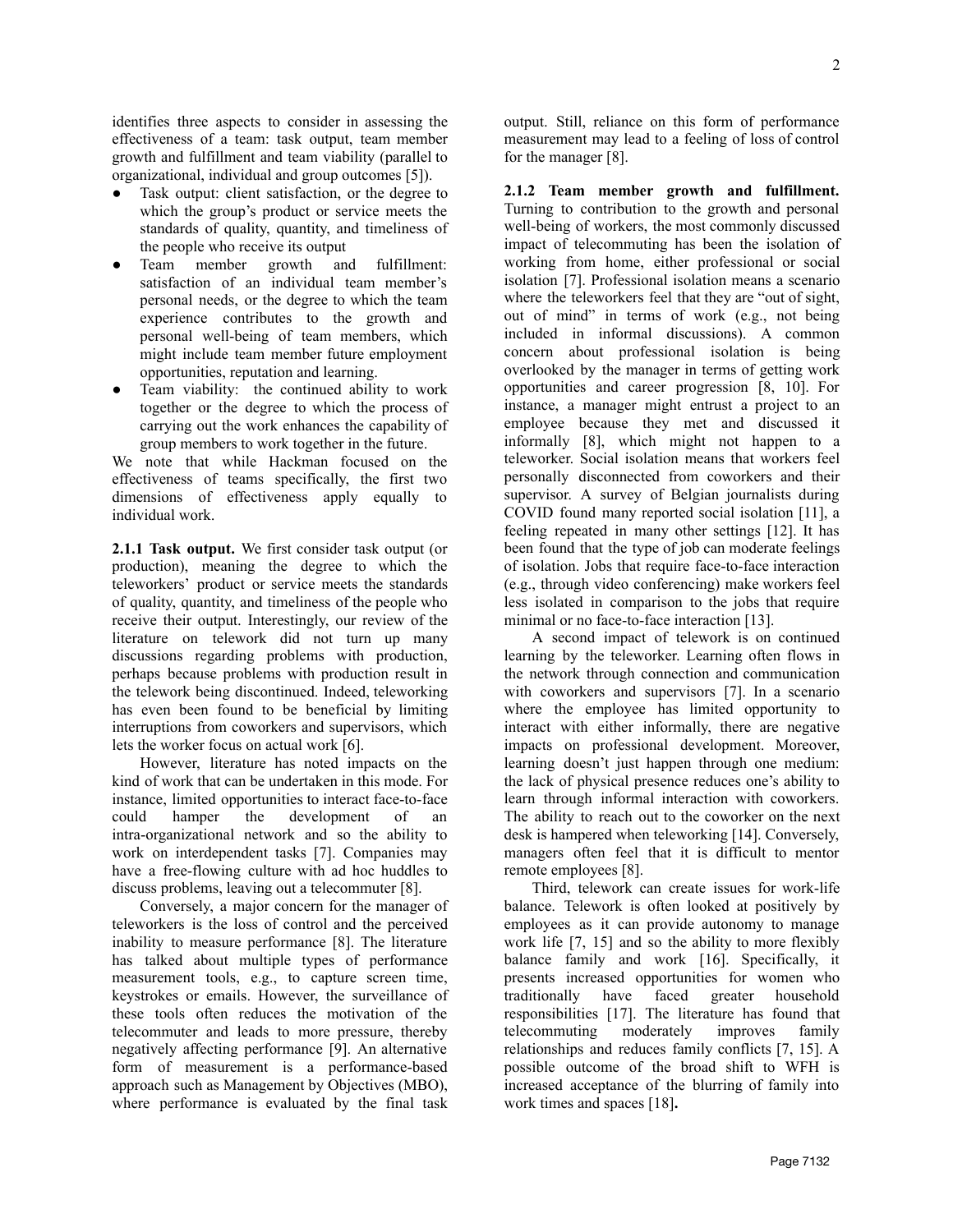3

However, the flexibility that comes with telework can also cause frustration because of the difficulties in dividing time between work and family [11, 18, 19] and an inability to know when to stop working [7, 19]. It seems like a paradox, where on one side teleworkers feel less stressed working from home in comparison to working from the office because of their ability to have more control. At the same time, they find it difficult to pull the plug on one task and focus on another [20]. It is like saying: "I have control, but I can't stop working."

**2.1.3 Team viability.** A final impact of telework is on the capability of group members to continue working together on an on-going basis. Information and resources often flow through relationships, so teleworkers who have minimal chance to interact informally with others, reduce their chance to form strong relationships [8]. Research has noted that face-to-face interaction is important in creating a sense of trust, which leads to strong mutual understanding, leading to better coordination and flow of ideas [8], so these can be hampered when some team members are remote. A limited ability to contribute and interact with other members around projects can also lead to poor team synergy [8] and reduced knowledge sharing and spontaneous coordination [21]. Similarly, managers report feeling that telecommuting leads to loss of team synergy and intra-organizational interpersonal networks [8]. On the other hand, technology has affordances that can support team collaboration, e.g., daily Zoom check-in meetings that help signal the start of the work day and provide some sense of connection to others [21].

In summary, the literature on telework suggests that teleworking employees can be productive, at least for some kinds of work, but may suffer from difficulties with work-life balance, loss of informal learning and isolation, leading to reduced connections to co-workers and problems coordinating work. Better technology may help mitigate these issues.

## **2.2 Differences between Telecommuting and WFH during COVID**

While the telework literature is quite informative about the possible impacts of remote working, it is important to note several differences between traditional telework settings and the current WFH situation facing journalists, which affect how WFH was experienced [21].

First, in the case of the organizations discussed in the literature, teleworkers were often chosen as eligible for teleworking based on their possession of necessary individual attributes [8]. Looking at the narrative regarding the shortfalls of teleworking and reviewing other literature, it seems discipline is one of the important attributes that decide the success of a teleworker [7, 9, 22]. An individual with attributes of being a self-starter and being organized would also be able to better manage their work and work-life boundary [9, 10]. Finally, satisfaction and the effectiveness of telecommuting also depends on the appropriateness of the type of job for telework. However, with WFH, there was no selection: the situation demanded that all workers work from home. On the other hand, the situation does mean that disparities between local and remote workers will not arise because everyone is remote [21].

Second, in traditional telework settings, employees are typically trained in successful techniques of teleworking before they start [7, 8] and are provided with necessary resources. For instance, the literature mentions that individuals who have an in-home workspace for telework performed better than individuals who were less organized [10]. However, the exigencies of COVID often meant that workers were forced into this mode of working with little preparation either personally or in terms of resources to support work or even a space to work in.

Finally, the literature suggests that telework results in improved performance if it is done in moderation [15, 22, 23]. Research has distinguished between high-intensity and low-intensity telework. High-intensity telework means that work is often performed from home, similar to full-time, while low intensity telework means that a part of work is done from the office, and part from home. A moderate intensity of telework has positive implications on performance, motivation, and family relations of the individuals [7, 15]. On the other hand, high-intensity telework has shown to negatively impact these outcomes. Unfortunately, with COVID-driven WFH, it is usually not possible to select the option of WFH only two days a week. As well, WFH may go hand-in-hand with other restrictions on life, e.g., a lock down, exacerbating negative impacts such as social isolation.

On the positive side, it is important to note that the technology to support telework has improved greatly since the time of many of the studies cited above. Personal computing and networking are much more capable and fully integrated into work and may potentially offset some of the negatives [24].

#### **2.3 Research questions**

From the review, we developed four research questions that guided our data collection and analysis.

1. Past research has noted that the type of work affects telework success and news workers have varied kinds of jobs with different demands for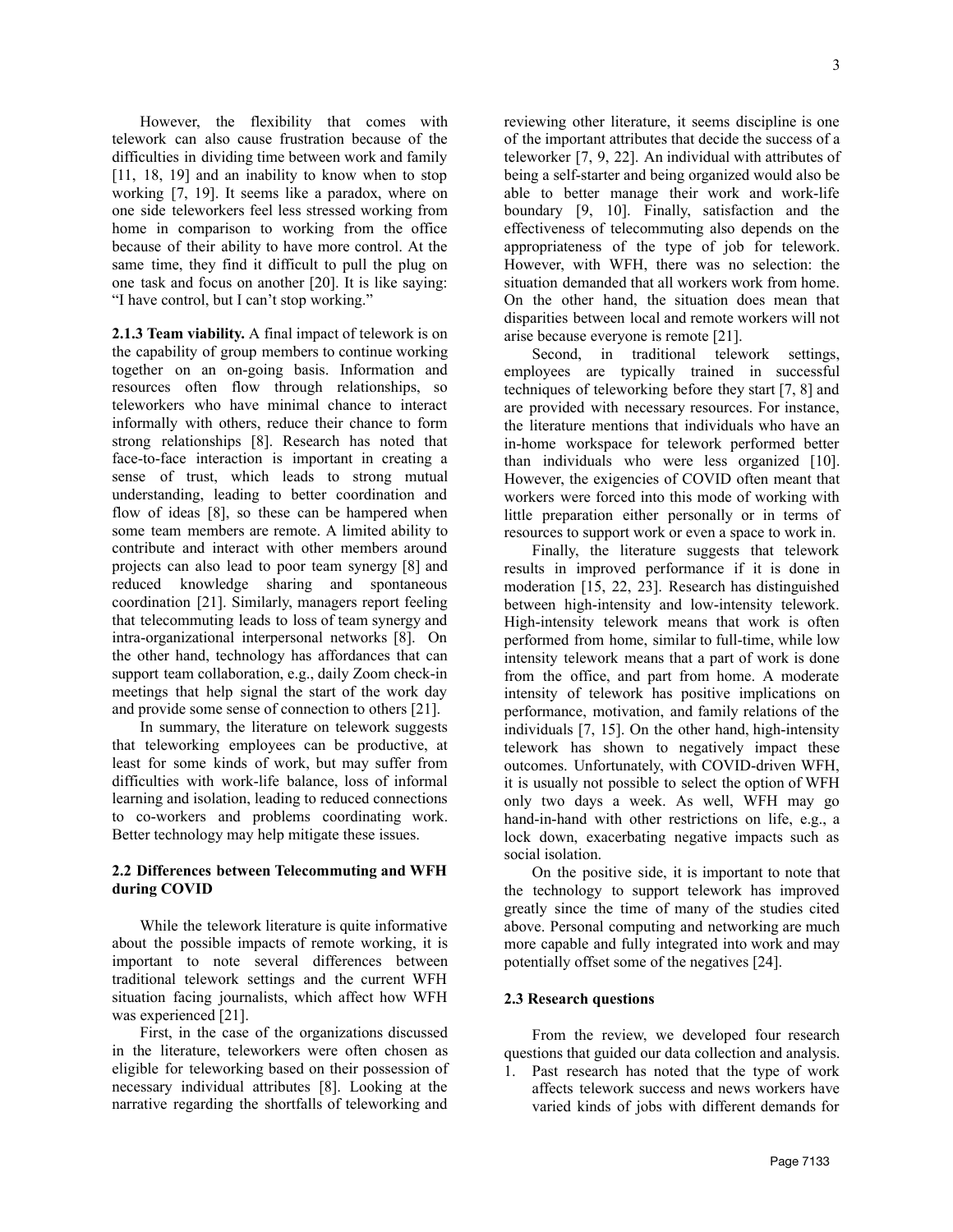interaction, from in-field story collection to in-office reporting and production. RQ1: How do people in different roles get their work done?

- 2. Telework has been shown to affect individual work satisfaction and learning. RQ2a: How are news workers experiencing and managing the stress of WFH? We expected that these stresses would be less visible to managers and so perhaps under-appreciated. RQ2b: What actions are managers taking to help workers manage WFH?
- 3. Telework has been shown to decrease team cohesion. RQ3: What are the impacts on team cohesion? Are there substitutes for informal interaction (e.g., the proverbial watercooler)?
- 4. RQ4: Overall, what role does technology have in addressing the effects of WFH?

# **3. Methods**

#### **3.1 Research Setting: Local Television News**

We start by providing some background on news work and the regular work of news workers to understand the role and limits of technology-support.

**3.1.1 Reporters and photographers**. The reporter is responsible for developing a story to be part of a newscast. While some stories may be developed over days or even weeks, many are completed in a single day. An initial step is to pitch the story idea to the news director during a daily meeting and get approval to develop the story. The reporter identifies sources for the story, arranges any interviews and asks the questions during an interview. The photographer records footage of the interview and what's called the B-roll, additional video to support the story, e.g., footage of someone doing a job that's being described. It is increasingly common in smaller markets to have one person, a reporter-photographer or multimedia journalist (MMJ), do both jobs.

Reporters write the script for what they will say during the report and what to use from the interviewee, working with the photographer to match recorded video to what the reporter wants to say. It takes some experience to write a script based on what was actually photographed versus what it was hoped could be photographed. The reporter might develop different versions of the story for different newscasts or the story may continue to develop and be updated.

The photographer and reporter and sometimes an editor edit the recorded video to match the script and add any needed voice-overs, using one of a number of editing programs, such as Adobe Premiere, Avid or Final Cut. For this purpose, a station will usually have a number of editing stations, computers with editing software, as well as recording booths for recording the voice-overs. Finished stories (in the form of large high-resolution video files) are stored on a server to be available for broadcast.

Reporters often appear live on camera during the broadcast to introduce their stories or they may record an introduction to be played (a "look live"). If the reporter is in the field, the live video can be transmitted to the station in several ways, e.g., by satellite, a dedicated microwave transmitter or via multiple cell phone connections used simultaneously to increase bandwidth, e.g., LiveU or Dejero.

**3.1.2 Producers.** Without producers, there can be no television newscasts. Producers decide which stories to include in their shows, in what order and with which presentation techniques. Producers write all of the scripts for the anchors to read during the broadcast. In many newsrooms, for stories not already covered by reporters and their photographer partners, producers are also the video editors and the graphic designers of the majority of newscast content. The producer's daily work culminates in the actual live broadcast, during which the producer coordinates directors, sound engineers, graphics editors, video feeds, camera operators, anchors, reporters, news wires and more in order to broadcast the day's information to the audience.

**3.1.3 Managers.** Traditionally, the role of the local television newsroom manager (the news director) includes editorial decision-making, hiring and firing responsibilities and budgetary distribution in terms of both money and time. Today, that role has expanded to include multiplatform editorial decisions across television, web, social media and streaming channels, related marketing responsibilities and many new human-resource obligations [25]. Of particular significance to this study, an important managerial responsibility in many newsrooms is overseeing the work of less experienced staff and providing feedback, mentoring and on-the-job training.

During WFH, all of this work had to adapt to the need to work from out of the office via technology support. News work has several characteristics that make it particularly challenging to support, even in traditional circumstances. Chief among those is that journalists work on strict deadlines, having to finish a story in time for the nightly broadcast or print run. Web publishing can be more flexible, but it does not remove the time-sensitive nature of the work, which has famously shifted to a 24-hour rolling deadline [26]. A consequence of the deadline pressure is a lack of time to devote to learning new technologies and new ways of working. News work is stressful also because the news being covered can be personally harrowing (e.g., fires, crashes and shootings).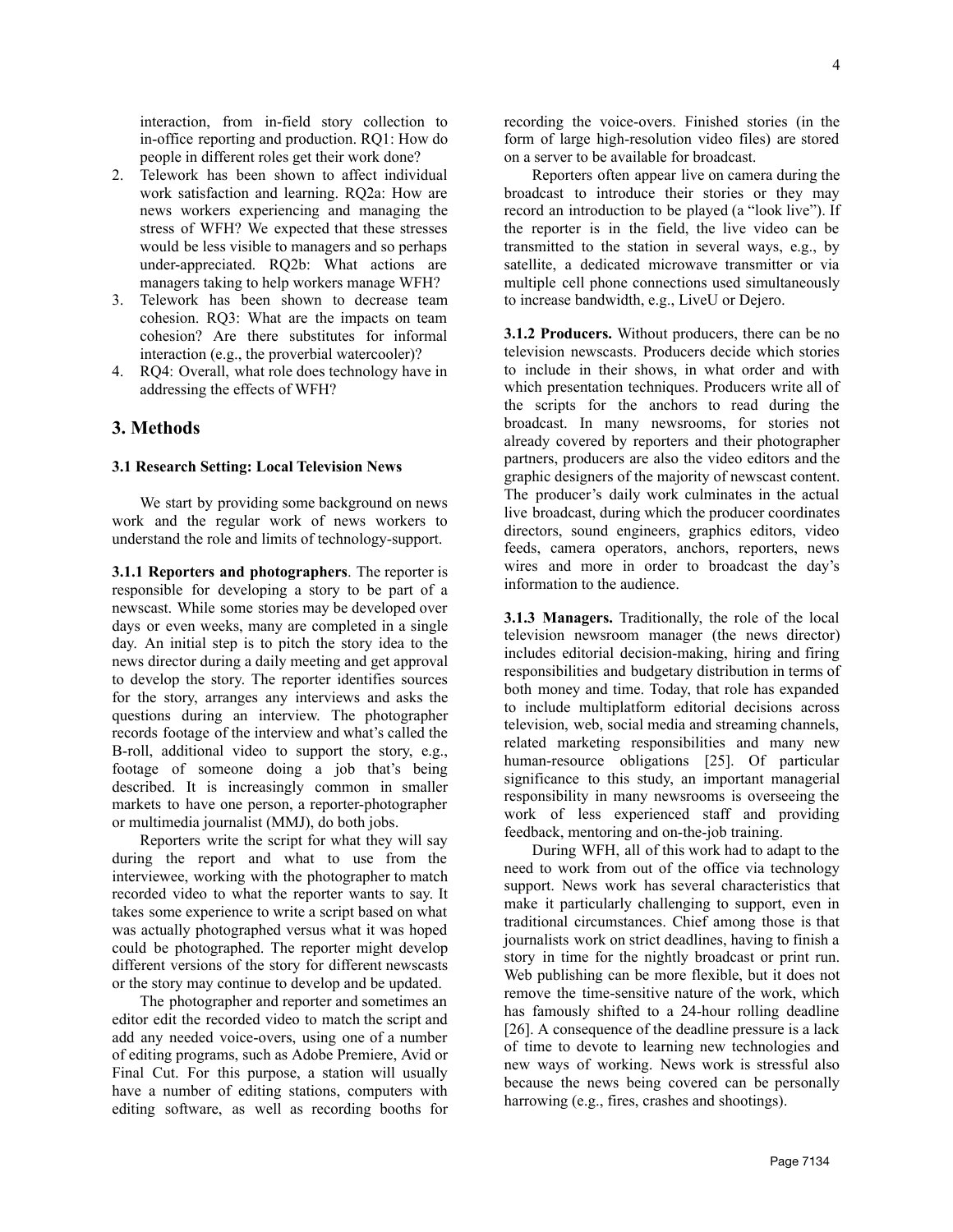Economic factors are also important in understanding how work is done. Dwindling staff in newsrooms of all types are not directly the effects of substitution of labor. The majority of journalists work for for-profit companies, leading to long-standing and on-going tensions between journalistic values and business interests [27]. In recent years, ownership of US newspapers and television stations has become increasingly concentrated, leading to greater focus on the cost of operations. The impact is borne out in research that shows a drop in public-affairs stories in local TV news in favor of fires, crashes and shootings [28] in opposition to journalists' professional desire to cover stories people need to know.

A final important factor is that journalists typically learn a lot on the job from managers and co-workers, through explicit mentoring, informal interaction and legitimate peripheral participation. A graduate from journalism school may not be skilled in every task to be performed or tool to be used when they start their job, especially as new tasks emerge alongside technological innovations.

#### **3.2 Data Elicitation**

Our study draws on 2 sources of data. The first source is semi-structured qualitative interviews with a purposive sample of 10 news directors (i.e., newsroom managers) from local television stations across the United States. Five of the news directors work in large-market stations and the other five in medium-market stations, defined as stations located in the Top 30 (large) and 31-90 (medium) 2021 Nielsen-ranked markets. All interviews were conducted via Zoom and lasted between 25 and 42 minutes with an average length of 34.5 minutes. The investigator who led the data collection is a former local television news producer coming into this study with years of newsroom experience, shared professional language and workplace cultural understanding.

News directors were asked questions about their experience managing their newsroom during the COVID pandemic. They were asked what they felt was lost or gained during this arrangement of remote work, what they learned from this experience, if they believed that remote work was to be the "new normal" for local television newsrooms in the United States, if they believe that their newsroom is "doing" good journalism, their thoughts on journalism innovation, and what they believe was the biggest challenge facing their newsroom today.

Interviews were recorded and initially transcribed using Zoom's built-in, auto-generated transcription service. A research assistant and one of the co-authors then reviewed each Zoom transcript against its audio recording and corrected the transcripts for any names or industry terminology that Zoom misinterpreted.

Second, to add to the managers' perceptions of WFH, we also observed remote work at a single station. Because of COVID, all data collection was completed remotely using Zoom. The case study included weekly attendance at morning and afternoon newsroom meetings along with observations and informal interviews. The morning meetings lasted between 30 and 60 minutes. The afternoon meetings, as is commonly the case, were much shorter, lasting between 10 and 30 minutes. Observation took place across five days in December of 2020 and January of 2021 for a total of 3 hours of meetings.

Following each meeting, the PI opened a Zoom room to observe an individual worker for an average of an hour per worker (8 hours total). Of the 8 journalists observed and interviewed, 4 were reporters, 3 producers and 1 a manager who is also the station's chief investigator. Reporters were asked questions about their WFH routine (e.g., What have you already done since the morning meeting?) as well as their coworker interactions (e.g., What's different about working with a photojournalist from home?). Producers were asked about their WFH routine (e.g., Describe your workday for me).

Meetings and news work were not recorded for two reasons: traditional newsroom case studies do not commonly involve recording observations with video cameras and the investigator was not provided Zoom recording privileges. Instead, the investigator observed each meeting, typing notes in Word. Screen captures were made of attendance rosters and story assignments for the day.

#### **3.3 Analysis**

The interviews and observations datasets were subject to both deductive and inductive coding cycles. Transcripts and observation notes were uploaded into the qualitative research software, Nvivo. For the deductive approach, the primary researcher developed codes out of the theoretical concepts from the literature review. Those codes included managerial control, surveillance, social isolation, professional opportunities, water cooler, mentorship, productivity, deadlines, work-life balance, and work relationships. These codes were applied in the first analytical cycle to the data sets in Nvivo. A second cycle allowed for highlighted passages to be combined into the themes presented in the following Findings section.

For the inductive approach, the primary researcher identified new codes that emerged during both coding cycles. Those codes included the digital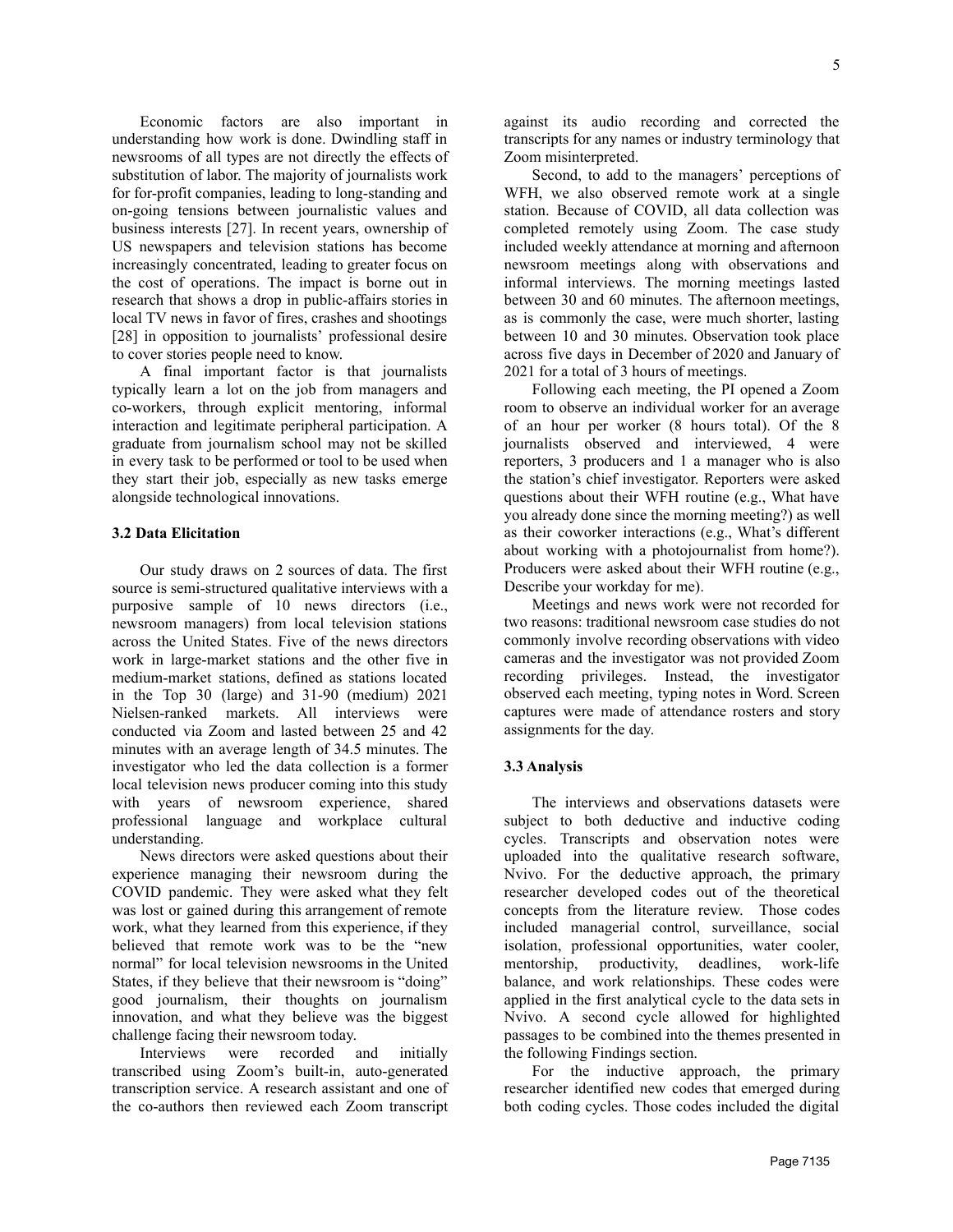innovation and creative management topics that will be discussed in the Discussion and Conclusion section.

# **4. Findings**

We found a lot of commonality across interviews, which was expected. Work practices are largely similar across stations, as stations in smaller markets tend to copy innovations from larger stations. In this section, we describe impacts on work and workers prompted by WFH, again organized in the three-part framework.

#### **4.1 Task output**

We first consider task output, i.e., how the work products were created. As noted above, for reporters and photographers who primarily worked in the field, technology was already available to complete stories without coming into the newsroom. Stations already possessed the necessary equipment, e.g., cameras to record and upload video, and these were just sent home with the reporters or photographers. Reporters are accustomed to having to scramble to get a story and there was a sense that learning to work under the constraints of COVID was just another challenge.

Video-conferencing played a central role in adapting to remote work. The daily editorial meetings moved from in-person in the newsroom to via Zoom. Similarly, video conferencing replaced in-person attendance at press conferences and even interviews. As one respondent commented: "Interview subjects have adapted to what we're doing right here, which is, you know, conducting interviews over Zoom as you would conduct them in person." Indeed, remote interviews were found to have benefits, e.g., some conferencing systems can automatically generate a transcript of the call or the recorded video can be uploaded to a transcription service. Respondents also noted that the shift to remote interviewing eliminated the time spent driving to interview in person, allowing that time to be used more productively, and made it possible to interview people beyond those in the local area. As one said: "You can get a Zoom with anybody, anytime, anywhere. Boom. There's your, you know, there's your interview and it's, you know, I don't hear 'no' anymore to anything. ... if I say, hey, I really want to get this great interview and they're like, Yeah, I got it. Zoom. Boom. Done. … you can talk to anybody, anywhere, and it's just, it's so great."

The available technology also sufficed for other tasks. Video editing for a story can be done on a laptop rather than at the station and the video uploaded to the station for broadcast, assuming the reporter has a sufficiently powerful laptop and sufficiently speedy internet service. Editing can even be done in the field and the video uploaded remotely, e.g., using the Wifi network at a Starbucks.

When interviews were done via Zoom, reporters did not necessarily have to go into the field at all. Reporters were provided with lighting and backdrops to equip a home studio from which they could introduce their stories using cameras with connectivity that could transmit live to the station for immediate broadcast. They could even just use a phone to record video. News anchors can similarly present from home vs. from the newsroom.

While the stories were successfully created and the news program broadcast, respondents noted some concerns about impacts on the quality of the stories. For instance, restrictions on personal contact meant no face-to-face interviews in some cases; these were carried out instead while standing at a safe distance or by teleconferencing. While these sufficed to get the story, respondents suggested that a remote interview might limit what the reporter can ask, and by diminishing the dynamics of the interview and development of rapport, limit what they can get from the interview. As one noted: "some of the stories don't turn out as interesting as they should. It's very easy nowadays to do a one person interview story because that's all, you know, you spend all day trying to get somebody on Skype and you got that"

Similarly, not having a reporter at a news conference meant that there was no opportunity to ask questions formally or informally vs. watching the broadcast. A news director said: "Our city government is meeting virtually now ... it is not a very exciting way to do it. It's kind of easier for us to watch it on YouTube, but to talk to people afterwards, it's not." There was also a sense among respondents that not being out in the community reduced creativity. As one respondent said: "We don't stumble on stories like we used to. You know, you're at home, you're not driving back and forth to work, you're not out in the community where you get somebody's idea or somebody approaches you to get a better story… Being isolated keeps us from communicating with our fellow citizens and, therefore, I think our stories are not as interesting."

When interviews were conducted via Zoom, the photographer's role was greatly diminished, which also affected the quality of the storytelling. Photographers (at least those in a non-unionized station) can ask questions in an interview, but they cannot make that contribution if they are not included in a Zoom call. In a traditional setting, they also think about visuals they can add to the story based on what they can record (i.e., the B-roll). But if interviews are held at a distance, they might be able to get only building exteriors, which are not visually compelling.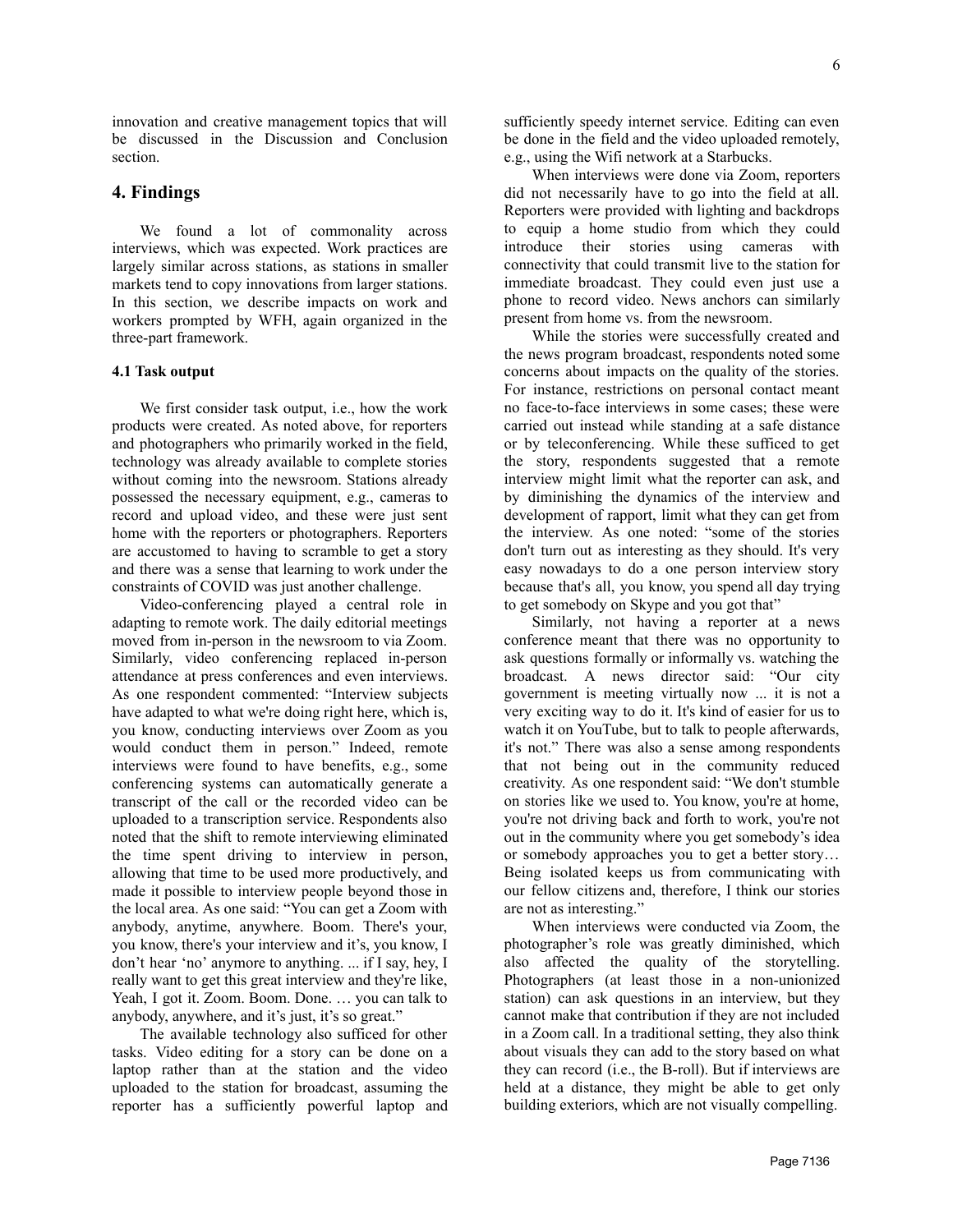While reporters and photographers always worked in the field to a large extent and so were prepared to continue to do so, stations unexpectedly found that producers could also work from home using a laptop and Internet connection, i.e., writing the show or editing video or graphics. As one respondent noted: "What we were surprised to find out was that we could move producers to work remotely. I thought that was going to be the biggest challenge and in some days it was. However, it wasn't insurmountable. It wasn't even really that hard."

As the pandemic emerged, staff needed to quickly figure out new ways to do things. One creative use of the technology was described: creating Zoom accounts for the different feeds that would be referred to in the control room, allowing the producer to connect to them over Zoom. Another station used Discord for the same purpose. As a result, respondents found that it was even possible to produce a newscast remotely (indeed, the Democratic National Convention broadcast was directed from home, though with a lot more technology than a laptop). Someone has to be in the station control room to implement directions about which source to show (called "boothing the show") but that person could be on a call with the producer rather than sitting next to them. As one said: "They came up with this technology of boothing with this iPad. It's a Zoom call they do for their newscast. They log into the Zoom to booth the show, so they're timing it there, they're talking to the talent, they're doing all that. And that's really incredible technology". Of course, there were still technology issues to work around. For instance, a producer might identify a network feed they wanted to use in the show, but rather than simply downloading it to the server to include, they would have to ask someone at the station to retrieve it.

#### **4.2 Team member growth and fulfillment**

While the story around task output was mostly positive, remote working was not perceived by study respondents as satisfying their personal needs. Losses include the opportunity for informal one-on-one interaction both for work and for personal reasons (e.g., a walk with a colleague between shows or time in a bar after work). The latter provided enculturation as well as emotional support in coping with the stresses of the job, which were of course exacerbated by the pandemic [11]. News directors noted: "People felt very isolated and it was difficult to figure out how to help them through that." Another commented: "These [the reporters] are kids in many cases that are just out of college who have no friends in this town and all their friends were here." In other words, while professional isolation may be less of an issue when everyone is remote, social isolation continues to be a pressing problem.

On-the-job learning was particularly impacted. Because of shifts in responsibilities and working conditions even before COVID, news directors have less time to do editorial work themselves. They could, however, do "drive-by editing", i.e., looking over a reporter's shoulder as they edited a story and giving advice, or reviewing a story and giving feedback. As one commented, when people worked in the newsroom: "I may hear somebody, always keep my door open and I may hear someone talking about something and I want to chime in on how we should cover it." However, when the work is performed at home, the opportunity for informal mentoring does not exist, which news directors found upsetting. To provide training, a reporter and news director would have to intentionally set up a time for a discussion, which is difficult to fit in given the time pressure, though some reported setting up periodic group critiques and feedback sessions and one person mentioned giving training over Zoom. But the new medium took some adaptation: as one person commented, "It's hard to be critical in a nice way over the phone or over the Internet."

## **4.3 Team viability**

As noted, the work of developing a TV newscast has mostly pooled dependencies. Each pair of reporter and photographer usually develop their story separately from others, coordinating instead with the producer. As a result, group cohesion is less of a concern than it might be in a team with strong reciprocal interdependencies. Nevertheless, respondents suggested that WFH has impacted group cohesion. For instance, to minimize chances of spreading an infection, one station had the same pairs of reporter and photographer work together long-term, but this structure eliminated (or greatly reduced) interaction with other staff. Furthermore, the lockdowns imposed by COVID reduced opportunities for informal interaction (e.g., the bar after work) that were useful in maintaining group morale.

Even though the work has mostly pooled dependencies, WFH still hindered group functioning on a day-to-day basis. Reporters could mostly work independently, but still needed to know the story they were covering and how it related to others. The distributed nature of the work led to problems with communication, e.g., not being able to easily coordinate who will do something or letting one group know what the others have done. One commented: "I think that the people who are in the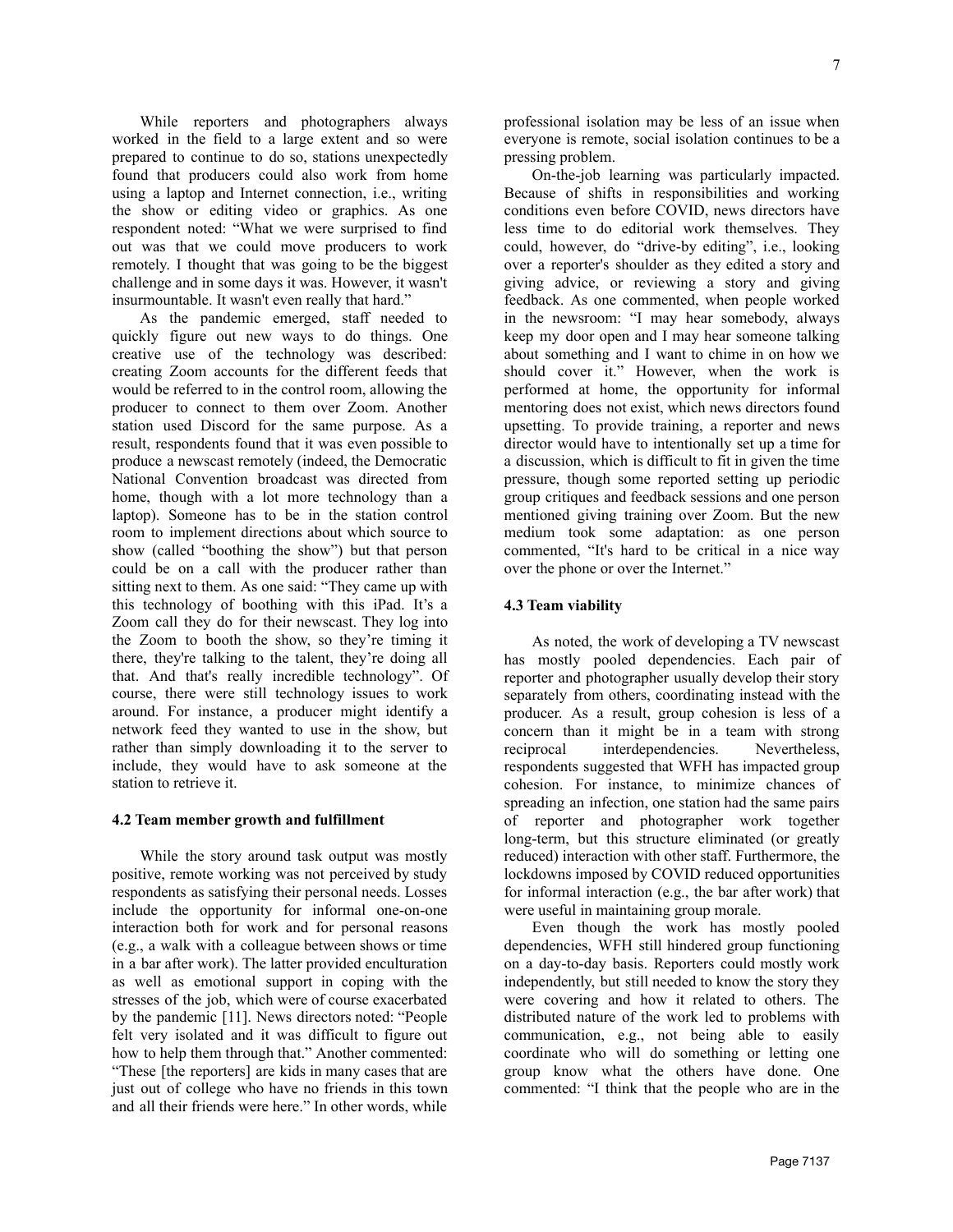field are really starting to struggle because of that, they don't have a big picture of what's going on."

As a result, keeping track of assignments with distributed workers took extra effort. One respondent described the station's approach: "I have one EP [executive producer] who basically spent a whole day on Slack with the people working from home to figure out who's doing which assignments and so the people working from home, say, it's great. You know, I really like this. And I'm thinking, Well, it's because, you know, poor [Maria] over here in the corner, who's an EP, isn't really looking up from her computer because she's constantly updating people at home." The need for explicit interaction around work assignments particularly impacted the team's adaptability, as could be seen when managing work on breaking news stories. When everyone was physically co-present, the news director could walk into the newsroom to ask who was covering what aspects of the story and to avoid, for instance, redundant coverage of the story on different news programs. Making these decisions took more effort with remote workers and in the worst case, led to duplication of effort, e.g., multiple reporters going after the same sources.

Technology only partly compensated for direct interaction in supporting coordination. Even before COVID, newsrooms had already implemented systems like Slack or Teams for communication among co-workers or for asking quick questions. Use of these systems was reported to increase during WFH. For instance, one news director reported an attempt to replicate the face-to-face experience: "The producers, on their own, what they did was they decided to have a Zoom meeting open all day and they talked as if they would naturally in newsroom across desks via Zoom throughout the day."

These conversations would not include reporters though, who are not able to stay on Zoom while doing their work. Managers also noted that different generations of workers have different comfort with technology and different preferences, some preferring Slack and others wanting to use email or text. There was an expectation that workers be adaptable and meet senior colleagues where they want to be. News directors could dictate use of technology, but that depends on their realization that they need to do it. With all of these different channels, a final problem was maintaining awareness without overloading people. For instance, different shows or shifts might have their own Slack channels for communication, but then find it necessary to read each other's channels to be aware of the stories an earlier show had covered and how.

### **5. Discussion and Conclusion**

In summary, technology has improved to the point where it is in fact feasible for reporters and photographers to report on a story entirely remotely and even for producers to create and produce a newscast from home, though the latter with some technological challenges. As they scrambled to adapt to the needs of the situation, news workers were able to come up with creative ways to get the work done. We observed some interesting adaptations of the technology, such as connection to the studio control room via Zoom (notably with in-person directors, audio technicians, and camera operators for studios without robotic cameras). In other words, the COVID pandemic acted in some cases as a prod towards digital transformation of the work [29].

A key theoretical question is, what factors in local TV news made WFH as successful as it was, that is, for what other kinds of work might WFH be equally successful? As noted, the work of TV journalism has primarily pooled dependencies, with the producer in a central role, coordinating the work of the reporters and interfacing to other members of the production team. It may be that the limited interdependencies was one of the reasons that the shift to WFH worked as well as it did. Work that is more tightly coupled would presumably be harder to carry out in a distributed mode. It is also important that reporters were used to working from the field and had the training and equipment to do so, though it was a shift to not come to the newsroom at all. That familiarity might be uncommon in other professions.

In light of the apparent success of WFH, many of the news directors interviewed (similar to many other managers) were considering continuing this mode of work even when the public-health needs abate. However, given the number of technicians who would need to remain in-studio, we suspect that producers will likely follow this procedure only during COVID waves. There are also unanswered questions about the impact of remote producers on the visual quality of the newscast and whether it will be acceptable to viewers in the long run. Respondents were notably more confident about continued WFH for reporters saying: "I don't know if our reporters are going to come back." "There may really be no reason for the MMJs to travel into the station, do whatever little thing they're doing there and travel back out."

There are clear advantages to employees in this mode of work, e.g., not having to commute. The organizations also benefit, e.g., in the savings of a physically smaller and less expensive newsroom. However, there are costs that seem to not be visible to the managers. For instance, employees faced numerous technical challenges, such as the data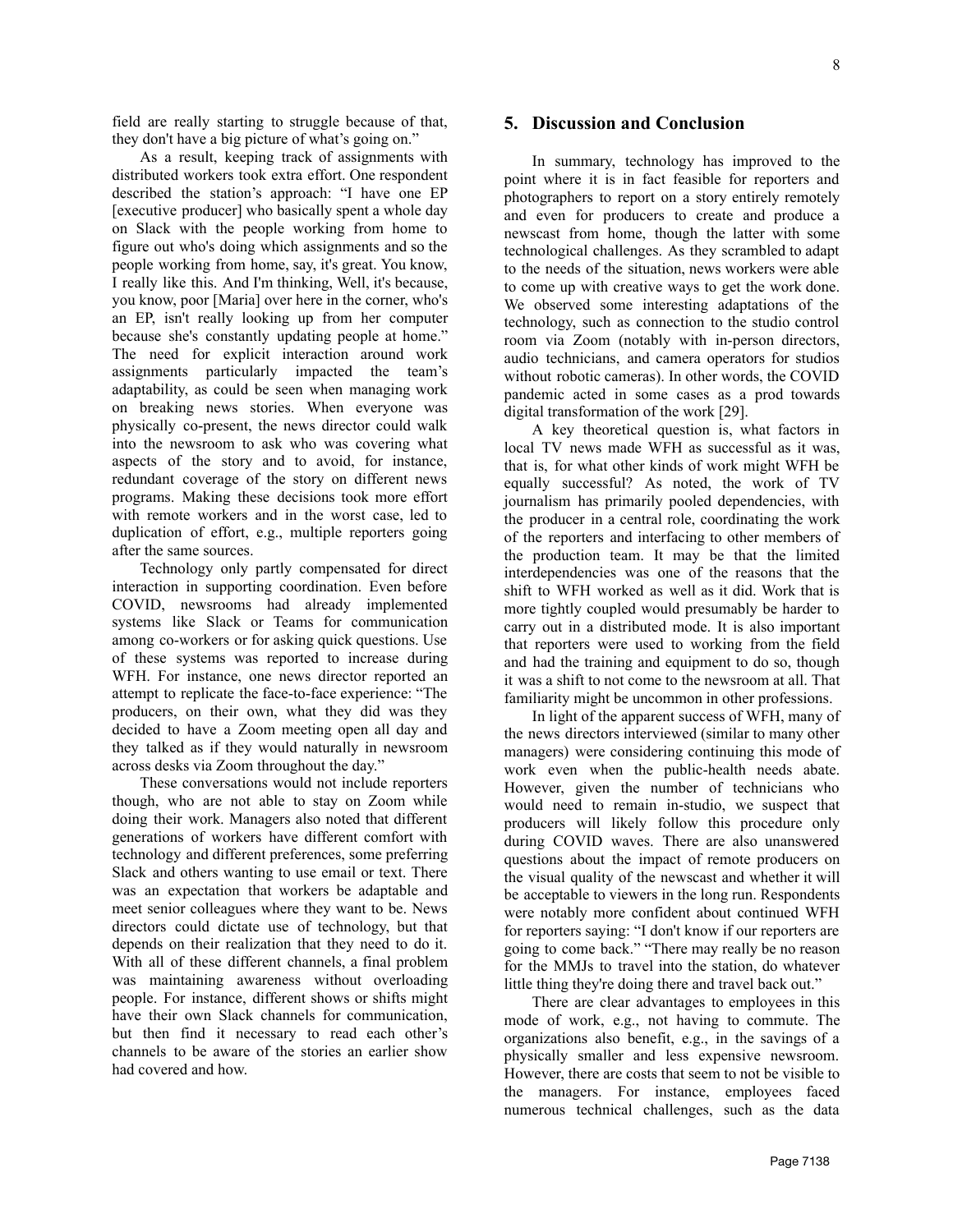speeds needed to transfer large files, as well as bearing the costs of acquiring technology (laptop, Internet, phone) shifted in some cases from the employer to the employee. There is also a cost to workers in the lack of individual support, leading to feelings of isolation, lack of enculturation and missed opportunities for teaching and learning. Work-life balance also was impacted, both by WFH and by the stresses of the pandemic.

If WFH is to be "the new normal", it is important to identify ways to mitigate the negative outcomes. As the threat of COVID starts to recede, it seems likely that reporters will begin socializing in person again, which could address emotional support and possibly enculturation. Enculturation might also be supported by establishing "virtual watercooler" sessions that enable informal interaction even in the absence of face-to-face encounters. However, providing opportunities for informal learning or hands-on mentoring seems harder to address when people are working in a distributed fashion rather than in a shared workspace. Technology might provide a partial solution. For instance, a system like Twitch would enable a newcomer to watch someone else working as a kind of peripheral participation or for a manager to look over a worker's shoulder as they perform a task. We wonder though if workers will be willing to spend time on such activities given the pressures of their own jobs. It might be workable if such a broadcast could be running in the background, enabling someone to pay partial attention and then tune in or ask questions when they saw something interesting.

A final concern with continued WFH is that responsibility for different kinds of work may shift in unexpected ways. One respondent noted in particular the potential impact of changes on producers as the central node in the workflow, saying: "With every so-called efficiency that we come up with due to technology, what really happens is you put that job, whatever it's come down to, onto the producer." For instance, the effort noted above to keep up-to-date on what work reporters were doing became extra work for an executive producer. It is notable that all of the news directors interviewed commented on the difficulties in hiring and retaining producers. Longer-term, Willocks [29] forecasts shifts in the mix of full-time and contract employees as it becomes easier to bring someone in for a short period. The economics of the news industry push towards reducing costs and many stations already rely on part-time contract employees. WFH could accelerate this trend.

In summary, the contribution of this paper is to synthesize past research on the impacts of telework and to show how these shift in the case of WFH. The study shows that technology and creative adaptation was sufficient to allow television journalists (reporters, photographers and producers) to successfully create a news broadcast from home. However, we also find that concerns raised about the impacts of telework on social isolation, opportunities for informal learning, and on team coordination still apply to WFH, despite advances in technology. Continued use of WFH will require further adaptations to address these issues.

Like all studies, the work presented here has limitations that might be addressed in future work. The main limitation is the scope of the data collection. As the situation was emergent, we conducted a short-term study. This limitation could be addressed by broader data collection, e.g., a survey that followed up some of the themes of this paper, such as employee satisfaction with remote work. Future work could also address themes found in prior work that were not emphasized by our respondents, such as the role of team work and team synergy and how it was harmed or maintained, the role of personal characteristics or situations in successfully coping with WFH or the impacts on work-life balance. Finally, given our findings regarding the negative impacts of WFH on enculturation and training, it will be interesting to see how circumstances of WFH affected workers who joined news organizations during COVID and how they are successful in the longer term.

## **6. Acknowledgements**

This work was partly supported by grants from the US National Science Foundation, FW-HTF 20–26583 & 21–29047.

# **7. References**

- [1] F. Belanger, R. W. Collins, and P. H. Cheney, "Technology Requirements and Work Group Communication for Telecommuters," *Information Systems Research*, vol. 12, no. 2, pp. 155–176, Jun. 2001, doi: 10.1287/isre.12.2.155.9695.
- [2] S. Sawyer, K. Crowston, and R. T. Wigand, "Digital assemblages: Evidence and theorising from the computerisation of the US residential real estate industry," *New Technology, Work and Employment*, vol. 29, no. 1, pp. 40–56, 2014, doi: 10.1111/ntwe.12020.
- [3] Z. Reich, "The impact of technology on news reporting," *Journalism & Mass Communication Quarterly*, vol. 90, no. 3. pp. 417–434, 2013.
- [4] J. R. Hackman, "The design of work teams," in *The Handbook of Organizational Behavior*, J. W. Lorsch, Ed. Englewood Cliffs, NJ: Prentice-Hall, 1987, pp. 315–342.